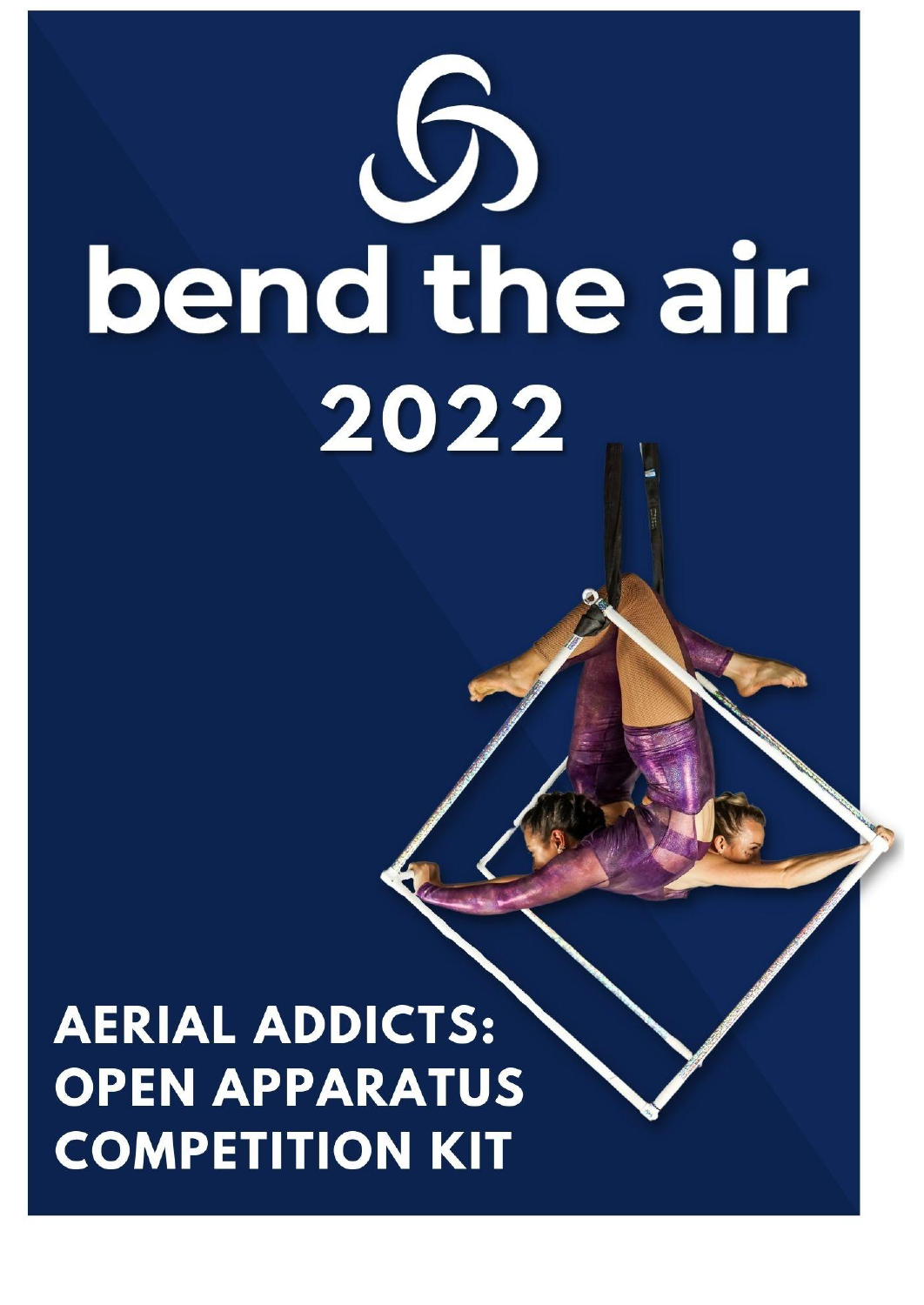# **AERIAL ADDICTS OPEN APPARATUS COMPETITION KIT**

| <b>AERIAL ADDICTS: OPEN APPARATUS CATEGORIES</b> | $\overline{2}$          |
|--------------------------------------------------|-------------------------|
| <b>2022 REGIONAL COMPETITION KEY DATES</b>       | $\overline{2}$          |
| <b>ENTRY PROCESS</b>                             | $\overline{2}$          |
| <b>RIGGING &amp; EQUIPMENT</b>                   | $\overline{\mathbf{4}}$ |
| <b>SAFETY MAT</b>                                | $\overline{\mathbf{4}}$ |
| <b>TECH RUNS</b>                                 | 5                       |
| <b>MUSIC</b>                                     | 5                       |
| <b>ROUTINE LENGTH</b>                            | 5                       |
| <b>COSTUMES &amp; PROPS</b>                      | 5                       |
| <b>JUDGING CRITERIA &amp; SCORING</b>            | 6                       |
| ROUTINE CRITERIA & TECHNICAL SCORING             | $\overline{7}$          |
| <b>RULES &amp; REGULATIONS</b>                   | 10                      |
| <b>CONTACT DETAILS</b>                           | 11                      |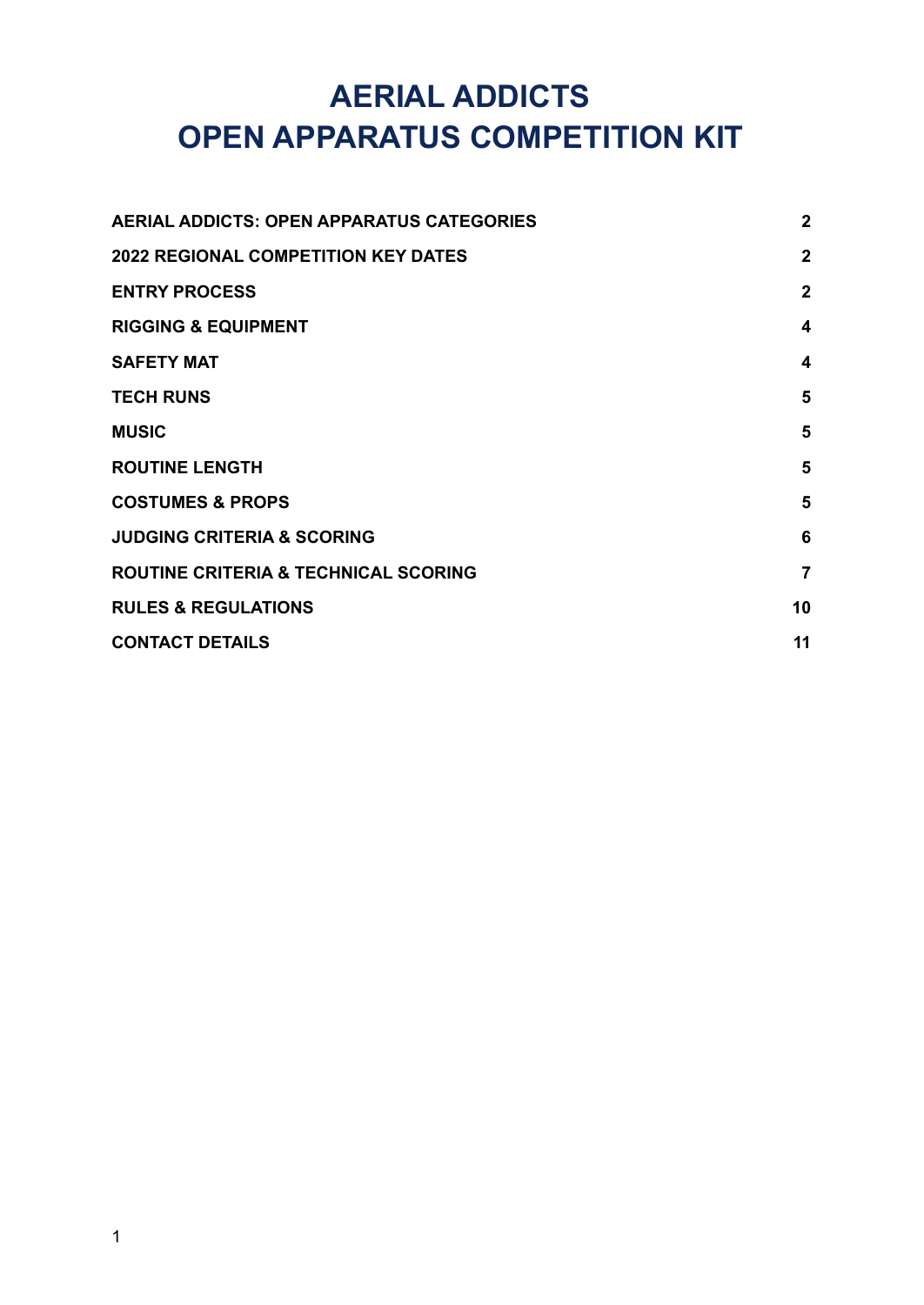### <span id="page-2-0"></span>**AERIAL ADDICTS: OPEN APPARATUS CATEGORIES**

Our Open Apparatus sections allow performers to explore new and exciting aerial apparatus' including; cube, rope, hammock, moons and more! Our Open Performance Solo section invites competitors to create a story with their routine and are judged based on performance and entertainment value, rather than being weighted by technical skill level.

| <b>15 YEARS &amp; UNDER</b> | <b>16 YEARS &amp; OVER</b> |
|-----------------------------|----------------------------|
| Open Apparatus Solo         | Open Apparatus Solo        |
| Open Apparatus Duo          | Open Apparatus Duo         |
| Open Performance Solo       | Open Performance Solo      |

Minimum age for aerial competitors is 8 years old. Ages are taken from competitors' age as at January 01, 2022. Age group for duos and groups is taken from the oldest competitor. Age groups and sections may be adjusted by event organisers depending on the number of entries received. Competitors may compete in an age group higher than their own if deemed appropriate and approved by event organisers.

### <span id="page-2-1"></span>**2022 REGIONAL COMPETITION KEY DATES**

| <b>LOCATION</b>        | <b>VENUE</b>                                       | <b>EVENT DATE</b> | <b>KEY DATES</b>                                                                                 |
|------------------------|----------------------------------------------------|-------------------|--------------------------------------------------------------------------------------------------|
| Sunshine Coast,<br>QLD | CircStudios,<br>Warana                             | April 2 - 3       | Auditions Close: Feb 20<br><b>Audition Results: Feb 25</b><br>Entries Close: March 6             |
| Melbourne, VIC         | <b>National Institute of Circus</b><br>Arts (NICA) | <b>July 1-2</b>   | Auditions Close: June 1<br><b>Audition Results: June 5</b><br>Entries Close: June 9              |
| Adelaide, SA           | The Parks Theatre, Angle<br>Park                   | Sept 3 - 4        | <b>Auditions Close: July 31</b><br><b>Audition Results: August 5</b><br>Entries Close: August 10 |
| Newcastle, NSW         | The Factory, Adamstown                             | Sept 23 - 24      | Auditions Close: Aug 7<br>Audition Results: Aug 12<br>Entries Close: Aug 21                      |
| Brisbane, QLD          | La Boite Theatre,<br><b>Kelvin Grove</b>           | Oct 14 - 15       | Auditions Close: Sept 4<br><b>Audition Results: Sept 9</b><br>Entries Close: Sept 18             |

Additional events may be added for the 2022 season - the technical components of the competition kit will remain the same for all events.

### <span id="page-2-2"></span>**ENTRY PROCESS**

All **Aerial Addicts** categories at *Bend The Air* are a 2 phase competition process. Phase 1 is a video audition submission which will be assessed by our review panel to determine who is eligible to move onto phase 2 - the live competition phase.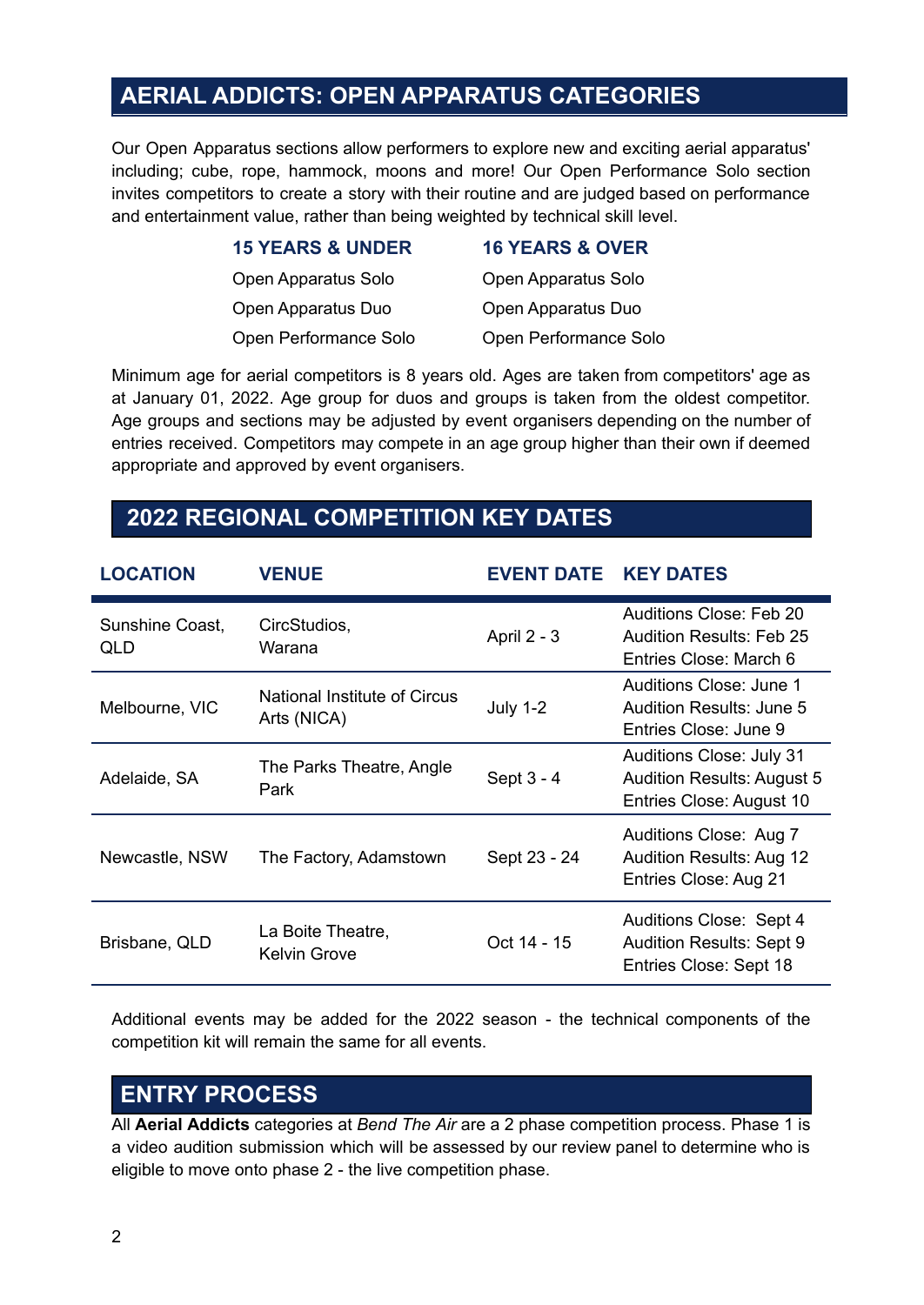#### **STEP 1: COMPETITOR REGISTRATION**

**All competitors** must first register for the competition and pay the **non-refundable \$25 registration fee**. This can be done via the *Bend The Air* website. Each competitor is only required to pay this once per competition and can then enter as many sections as desired (including groups).

Your competitor registration gives you:

- Video audition submissions for Aerial & Circus Categories
- Access to competition entries
- Access to pre-sale spectator tickets, where available

**DUOS:** all individual competitors must register for the event and pay the \$25 registration fee - but only one person is required to submit the routine audition/entry forms and pay the routine entry fee. Please provide the details for the additional competitors in the comments section of the entry form.

#### **STEP 2: AUDITION SUBMISSION**

Once you have registered as a competitor, you will then need to submit an audition via the *Bend The Air* Website. There is no fee for submitting auditions, as this is covered by your competitor registration. Complete the online form and submit your audition video. Audition videos are to be uploaded to the DropBox link provided after you complete the online form. You may audition for more than one category.

The review panel reserves the right to move your entry to a different section than what you originally entered if they deem it to be more appropriate based on your audition submission.

#### **AUDITION VIDEO REQUIREMENTS:**

- Audition pieces are to be a minimum of 2 minutes and a maximum of 4 minutes in length. The recorded video is to be one continuous recording and audio is to be recorded with the video and not edited in after.
- You must show all drops and high-level manoeuvres in the video that will be executed at the competition. Your audition does not have to be exactly the same as your final routine but must be a true and accurate reflection. Any alterations to these skills must be approved by *Bend The Air* prior to performance. Failure to have these changes approved may result in deductions or disqualification.
- Costumes are not required for auditions, however, clothing must contrast the background and chosen apparatus to ensure clear visuals of the performer. The video must be taken at a wide-angle to show the full performer, apparatus and any props for the entirety of the routine.

#### **STEP 3: ROUTINE ENTRY**

You will receive your audition results via email to the address provided in your audition form. If the applicant is successful, an additional entry fee, per routine, will be required by payment online, upon submission of the routine entry form. Routine entry fees are as follows:

| <b>AERIAL ADDICTS</b> | Solo | \$50 |
|-----------------------|------|------|
|                       | Duo  | \$60 |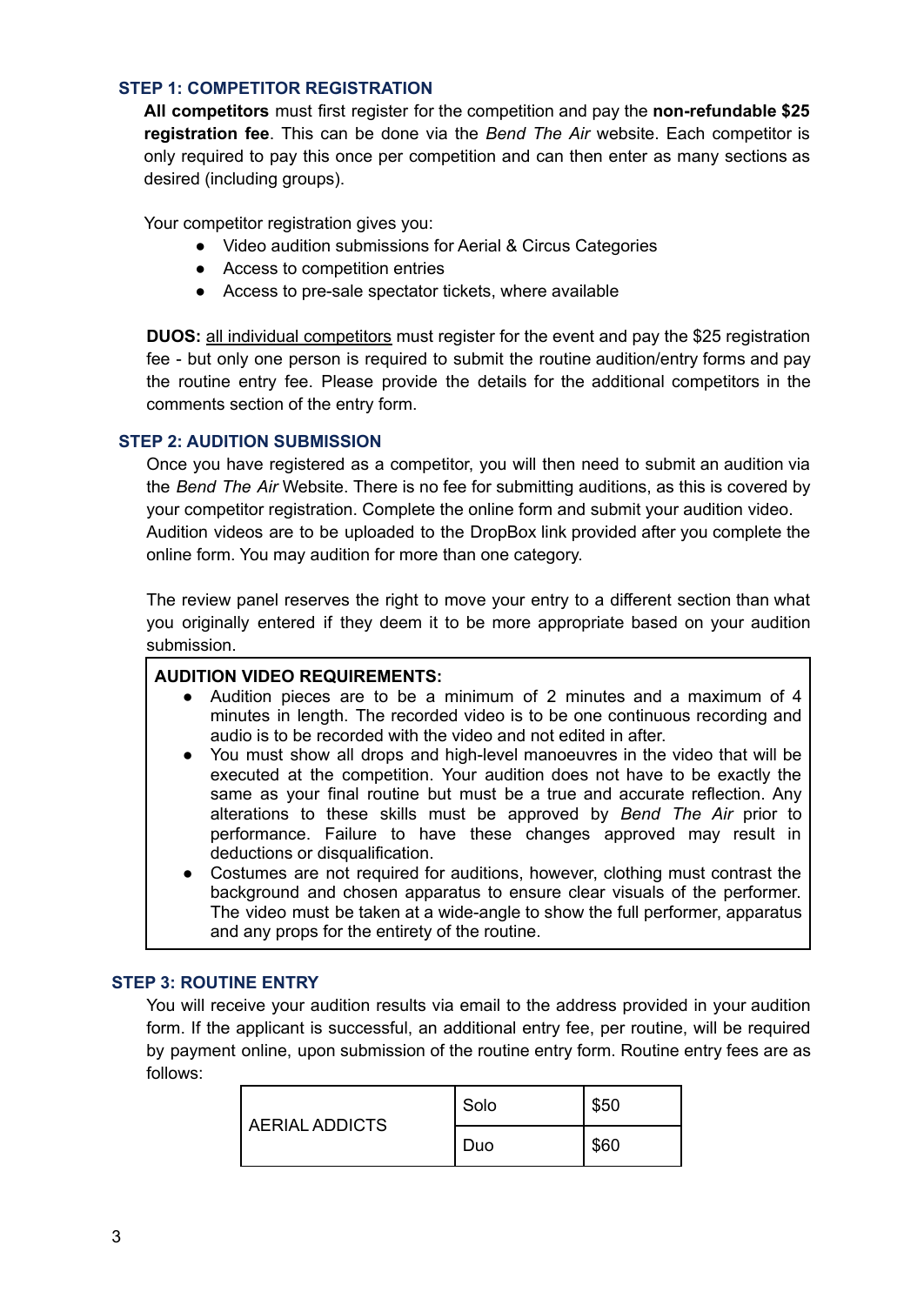#### **PLEASE NOTE:**

- Entries past the closing date may be accepted (up to the discretion of event organisers) and will incur a \$20 late submission fee.
- All entries are non refundable and non transferable. If you are no longer able to attend an event, it is a courtesy to inform event organisers by emailing contact@bendtheair.com.au

### <span id="page-4-0"></span>**RIGGING & EQUIPMENT**

For *Bend the Air*'s aerial categories, competitors have the opportunity to use the standardised 'in-house' apparatus that are provided by Trix Circus. This includes both silks and lyras - selection of these apparatus' including size, colour etc. are made when submitting the entry form. Trix Circus is an Australian company with over 70-years of experience building circus equipment. Their equipment is built here in Australia by advanced and experienced riggers. It is regularly tested to destruction to ensure quality and safety.

Competitors are also able to provide their own apparatus, however they must be able to provide certification and structural information to competition organisers.

Rigging will be from a single point in the centre of the stage. Specific rigging and staging information for each venue will be provided via the BTA website.

### <span id="page-4-1"></span>**SAFETY MAT**

As an additional safety component at *Bend The Air* competitions, we have teamed up with Absolutely Anything Gymnastics (AAG) to provide custom safety mats designed specifically for our competitions.

**ROUND SAFETY MAT:** Custom 2546mm circular landing area consists of a staged combination of open and closed celled foams and a high quality constructed pvc vinyl cover formation with venting for quick air release.

**6x6m FLOOR:** 30mm thick mat flooring consisting of a combination of flame laminated closed cell foam and a high quality non-woven Polypropylene carpet.

**PLEASE NOTE: ALL Aerial Addicts competitors, except the Elite category, are required to use the provided safety mat for their routine.**

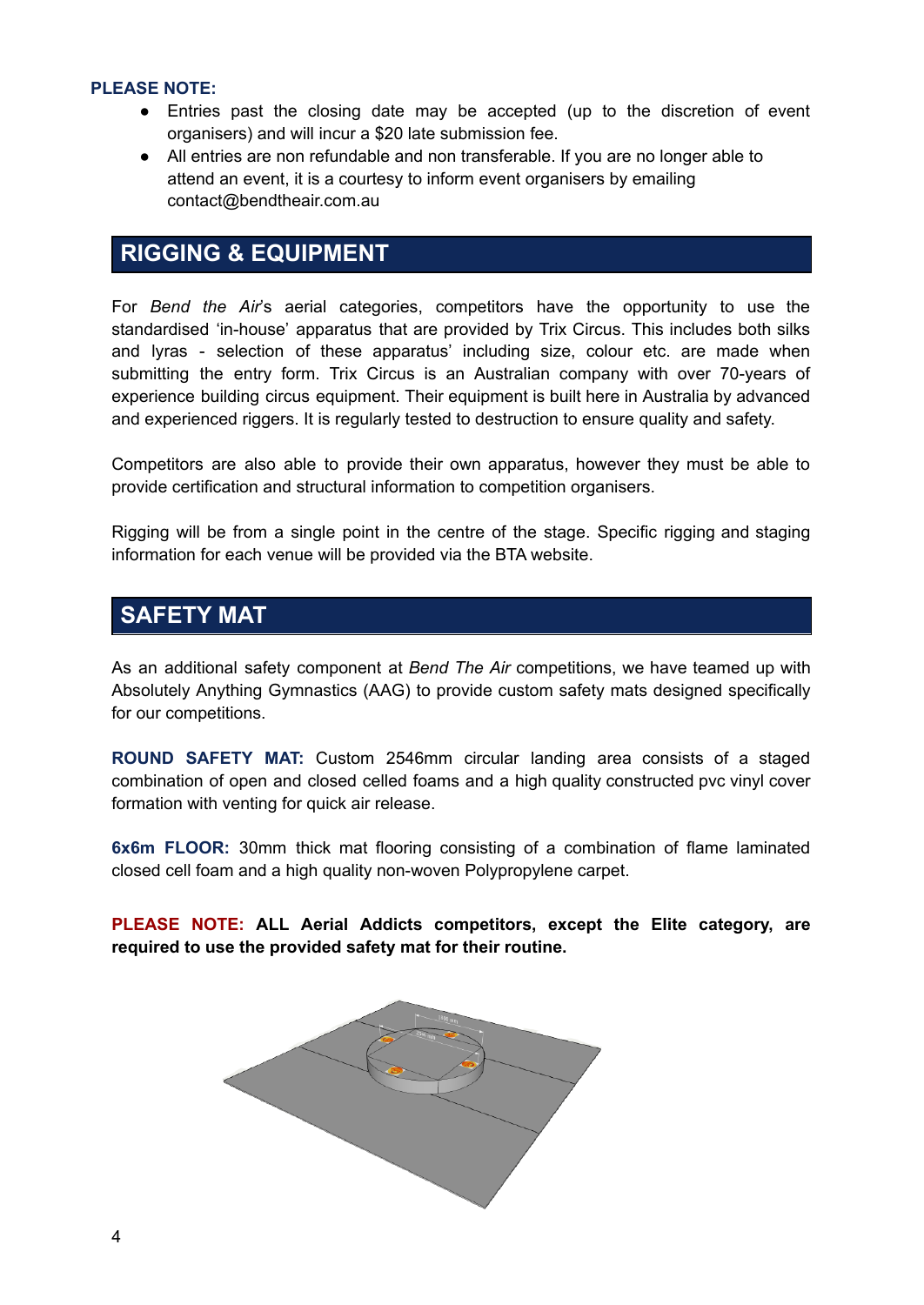# <span id="page-5-0"></span>**TECH RUNS**

All Open Apparatus categories will be able to have a full stage tech run. Tech runs will take place on the same day as your section, times will be provided to you in the lead up to the event. During your allocated time you will be able to do 1 full run through of your routine with music, costume & props.

### <span id="page-5-1"></span>**MUSIC**

#### **MUSIC REQUIREMENTS:**

- Music is to be submitted via the competitors Dropbox folder (link provided after entry is submitted) by the due date. Music file is to be provided as an MP3 or WAV file only. Spotify, Youtube and Itunes links or screen recordings will not be accepted.
- Songs are not to include any explicit language or profanity.
- All music must be cut to the length of your routine our event staff are not able to fade the music at a requested time.
- Songs are to be acquired legally and not converted from YouTube videos. It is your responsibility to ensure music adheres to copyright laws.

#### **PLEASE NOTE:**

- **Late submissions** of music will result in a **2 point deduction** from routine score.
- **Music with explicit language** will result in a **2 point deduction** from routine score.
- If music is not submitted correctly, event organisers can purchase song for \$15. If cutting is required an additional \$50 will be charged.
- Please have a backup copy of your music on a USB with you on the day.

# <span id="page-5-2"></span>**ROUTINE LENGTH**

The following time lengths apply to Aerial Addicts Open Apparatus routines.

| Category              | Minimum   | Maximum   |
|-----------------------|-----------|-----------|
| <b>All Categories</b> | 3 minutes | 5 minutes |

#### **PLEASE NOTE:**

● If your routine is either more than 10 seconds **under or over** the required length a **2 point deduction** will be taken from your routine score.

### <span id="page-5-3"></span>**COSTUMES & PROPS**

- All costumes worn by competitors must be appropriate in regard to suitability for use on apparatus and meeting expected performance standards (e.g. no loose or ill-fitting and no nudity).
- Due to the matted floor no hard shoes or heels are permitted to be worn.
- All props for intended use on the matted floor, must be submitted for approval to ensure they will not damage the mats.
- Glitter, confetti, pyrotechnics, explosives or any props that will require cleaning after a performance are **NOT** permitted.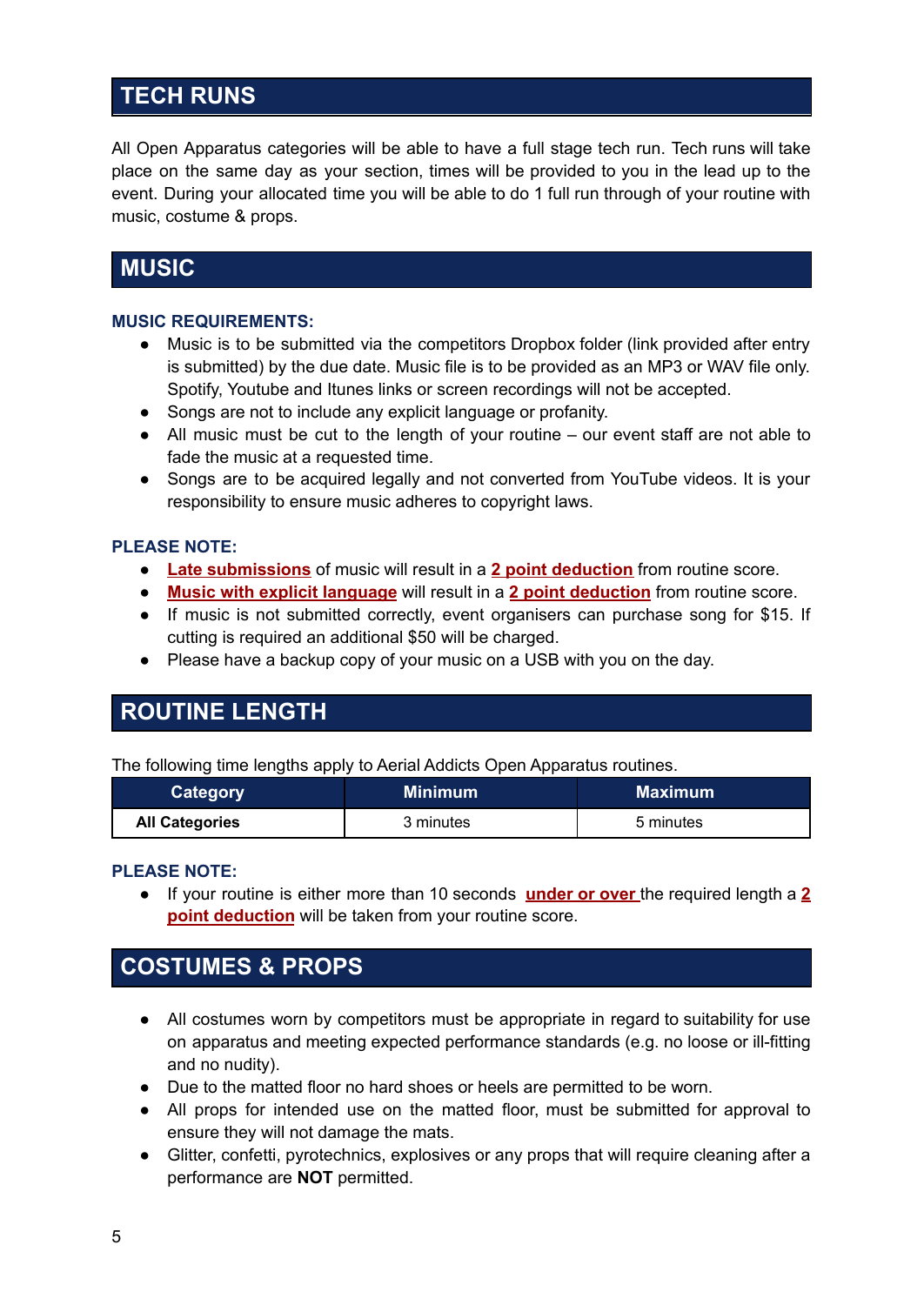- No human props are permitted with the exception of the **Open Apparatus Performance** section where human props may be permitted upon approval during the audition process.
- The performance area is restricted to the stage space (i.e. no running into the audience).
- All costumes, props and apparatus supplied by the competitor are the responsibility of the competitor. Please do not touch other people's equipment or belongings without permission.
- All props must be clearly labelled with competitor name and studio name.
- A maximum of 30 seconds will be allocated per performer to set up any pre-approved props. If props are not ready when the competitor has been cued to go on stage, they will be expected to continue without such props.
- Props must be removed from the side stage at the completion of the competitor's performance. Any props left on site at the end of the competition (unless organised with the event director) will be disposed of.

**PLEASE NOTE:** Use of **inappropriate costume** including intentional partial or full nudity will result in a **5 point deduction** taken from your routine score.

### <span id="page-6-0"></span>**JUDGING CRITERIA & SCORING**

*Bend The Air*'s judging system provides a score out of 100 for each competitor. For the Open Apparatus Solo & Duo sections this is based on the below general judging criteria categories (25 points - Difficulty, 25 Points - Execution, 25 Points - Artistry), plus a 25 point technical score - based on routine criteria. Each competitor will receive an Audio Critique from the Judge as well as a judging score card with an overview of your marks after the competition. For Performance Solo judging criteria, please see Performance Solo section below.

| <b>DIFFICULTY</b>                                                                                                                                                                                                                   | <b>EXECUTION</b>                                                                                                                                                                                                                                                                                          | <b>ARTISTRY</b>                                                                                                                                                                                                                                                     |
|-------------------------------------------------------------------------------------------------------------------------------------------------------------------------------------------------------------------------------------|-----------------------------------------------------------------------------------------------------------------------------------------------------------------------------------------------------------------------------------------------------------------------------------------------------------|---------------------------------------------------------------------------------------------------------------------------------------------------------------------------------------------------------------------------------------------------------------------|
| <b>STRENGTH &amp; ENDURANCE</b><br>Difficulty of individual skills<br>performed.<br>• Ability to complete routine<br>maintaining stamina and safety.                                                                                | <b>EXECUTION AND LINES</b><br>• Perform skills with a high level of<br>technical quality including correct<br>alignment and aesthetic technique.<br>• Use of poise and posture to achieve<br>extension in line.                                                                                           | <b>STAGE PRESENCE</b><br>• Entertainment value through<br>audience engagement.<br>• Use of eye contact, facial<br>expressions and body language to<br>build & convey character and<br>emotion.<br>• Use of stage & floor work                                       |
| <b>FLEXIBILITY</b><br>Demonstration of flexibility whilst<br>maintaining active control.                                                                                                                                            | <b>INTERPRETATION &amp; INTENTION</b><br>• Uniqueness and individuality of<br>choreography.<br>• Performing with intention through a<br>combination of technique and stage<br>presence.                                                                                                                   | <b>MUSICALITY</b><br>• Timing and use of music in<br>conjunction with choreography to<br>deliver a dynamic routine.                                                                                                                                                 |
| <b>TRANSITIONS &amp; COMBINATIONS</b><br>Demonstration of flow between<br>manoeuvres on apparatus/props.<br>• Ability to integrate a balance of<br>skills utilising flexibility and<br>strength elements throughout<br>performance. | <b>CONTROL &amp; KNOWLEDGE OF</b><br><b>APPARATUS/PROPS</b><br>• Demonstration control of<br>apparatus/props (where applicable)<br>throughout performance (including<br>spins, transitions and dismounts).<br>• Appropriate use of apparatus as<br>outlined within category specific<br>Routine Criteria. | <b>COSTUME, STAGING &amp; PROPS</b><br>• Use of appropriate costumes and<br>props (where applicable) to enhance<br>the performance.<br>• Use of appropriate stage space and<br>interaction with apparatus/props<br>(where applicable), floor space and<br>audience. |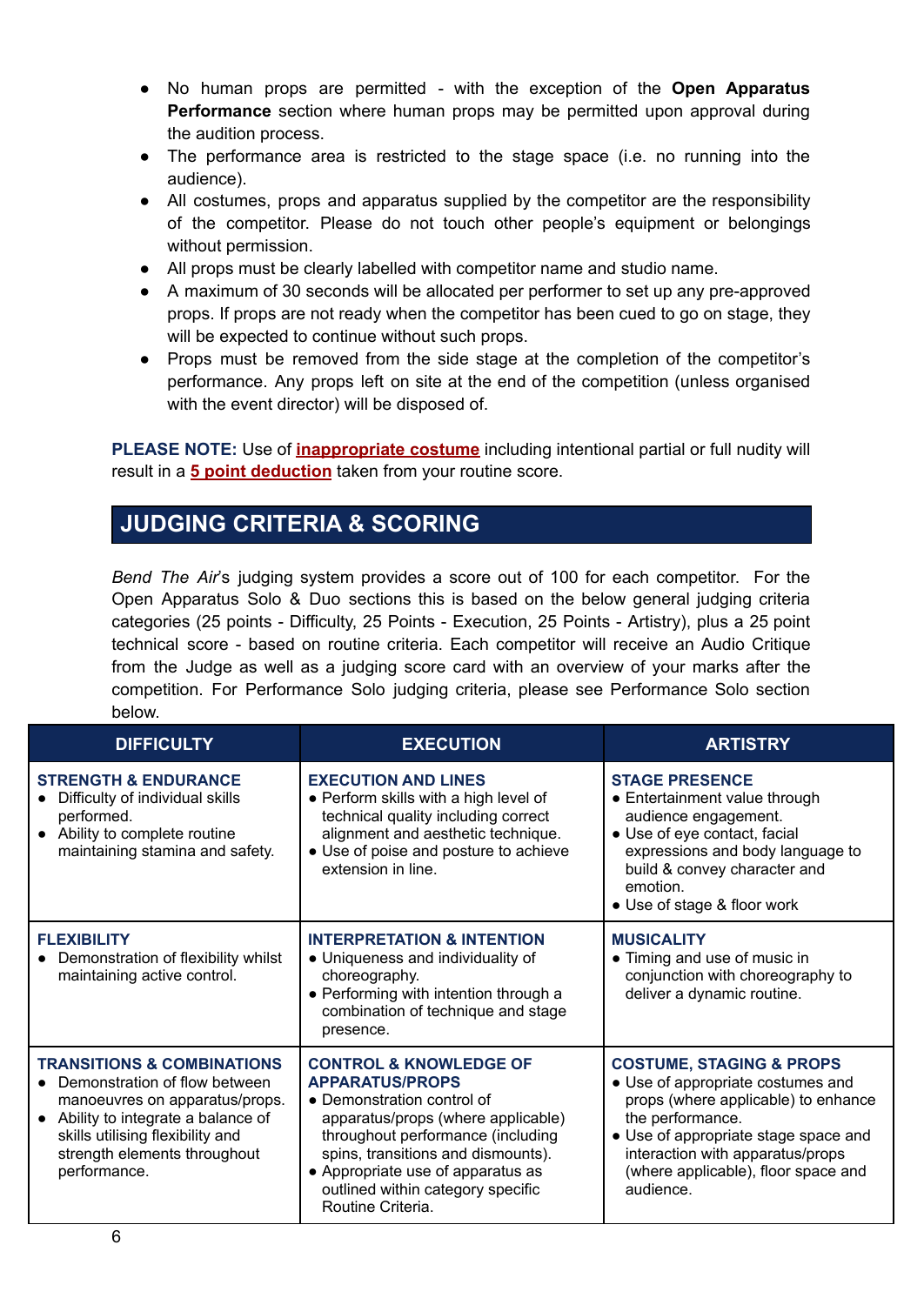# <span id="page-7-0"></span>**ROUTINE CRITERIA & TECHNICAL SCORING**

The following section of the competition kit outlines the routine requirements and restrictions for each category. In addition to the general judging criteria outlined above, competitors will also receive a 25 point technical score that is based on these requirements and restrictions. Technical scores start at 25 points with deductions being made as listed in the following judging sheets, for both restricted moves being included and required moves being missed.

These categories have been carefully thought out to ensure that competition sections are appropriate to skill level. Please ensure that you carefully read the technical criteria for your category and choreograph your routine accordingly.

#### **DEDUCTIONS**

Other deductions that will be taken from your technical score that have been stated in other sections of this competition kit include:

| Use of <b>inappropriate costume</b> including intentional partial or full nudity                  | 5 Points |
|---------------------------------------------------------------------------------------------------|----------|
| Late music submission                                                                             | 2 Points |
| <b>Explicit language in music</b>                                                                 | 2 Points |
| Routine length more than 10 seconds shorter or longer than stated<br>minimum/maximum requirements | 2 Points |

In each category, deductions are made for falls. The two types of falls defined will incur the following deductions:

| <b>Falls with no re-catch (to</b><br>the mat/floor) | Points will be deducted only if you are to fall<br>from your apparatus to the mat/floor.                     | <b>10 Points</b> |
|-----------------------------------------------------|--------------------------------------------------------------------------------------------------------------|------------------|
| <b>Falls with catch</b><br>(recovery).              | Points will be deducted if you are to fall<br>from your apparatus but are able to recover<br>by re-catching. | 5 Points         |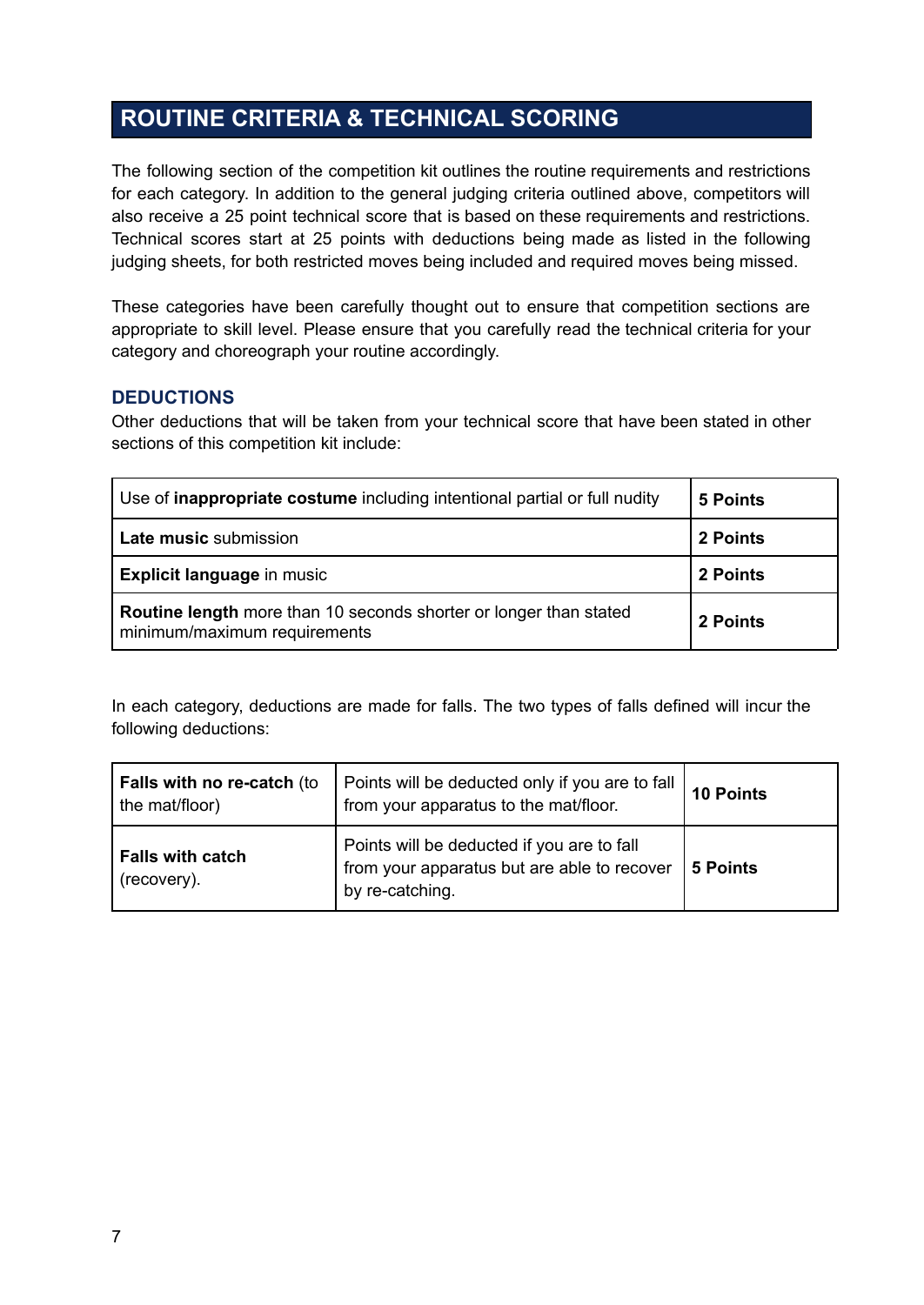# **OPEN APPARATUS SOLO**

#### **A safety mat is required for all Open Apparatus Solo Routines.**

| <b>Routine Criteria</b>                                                                                      |      |                                                                                                                  |       |
|--------------------------------------------------------------------------------------------------------------|------|------------------------------------------------------------------------------------------------------------------|-------|
| <b>REQUIREMENTS</b><br>If you do not include the requirements the following<br>deductions apply:             |      | <b>RESTRICTIONS</b><br>If restrictions are included, the following deductions<br>apply:                          |       |
| A mix of strength and flexibility moves<br>shown across the apparatus to<br>demonstrate control and stamina. | $-2$ | No dynamic releases and drops where the<br>entire body releases contact from the<br>apparatus.                   | - 5   |
| An intentional spin component and<br>integration of floor work.                                              | $-2$ | No Head First Drops with ankle catches.                                                                          | $-10$ |
|                                                                                                              |      | Any additional moves identified and<br>communicated to you by technical judges<br>during video audition process. | - 5   |

## **OPEN APPARATUS DUO**

### **A safety mat is required for all Open Apparatus Duo Routines.**

| <b>Routine Criteria</b>                                                                                                                                     |      |                                                                                                                                   |       |  |
|-------------------------------------------------------------------------------------------------------------------------------------------------------------|------|-----------------------------------------------------------------------------------------------------------------------------------|-------|--|
| <b>REQUIREMENTS</b><br>If you do not include the requirements the following deductions apply:                                                               |      | <b>RESTRICTIONS</b><br>If restrictions are included, the following deductions apply:                                              |       |  |
| Similar skill set between partners (i.e. one)<br>advanced and one amateur competitor as per<br>audition criteria in a single partnership is not<br>allowed) | - 5  | Throwing a partner into the air and<br>catching them without contact with the<br>apparatus.                                       | - 5   |  |
| Sharing of basing and flying between partners.<br>One skill demonstration required of this type.                                                            | - 5  | No vocal cues between performers and<br>their coaches or audience.                                                                | $-2$  |  |
| Demonstration of synchronised<br>parallel<br>andl<br>interlocking movements.                                                                                | - 5  | No dynamic releases and drops where the<br>entire body releases contact from the<br>apparatus.                                    | - 5   |  |
| A mix of both strength and flexibility moves to<br>demonstrate control and stamina.                                                                         | $-2$ | No Head First Drops with <b>ankle catches</b> .                                                                                   | $-10$ |  |
| An intentional spin component and integration of<br>lfloor work.                                                                                            | $-2$ | additional<br>identified<br>moves<br>Any<br>andl<br>communicated to you by technical judges<br>during the video audition process. | - 5   |  |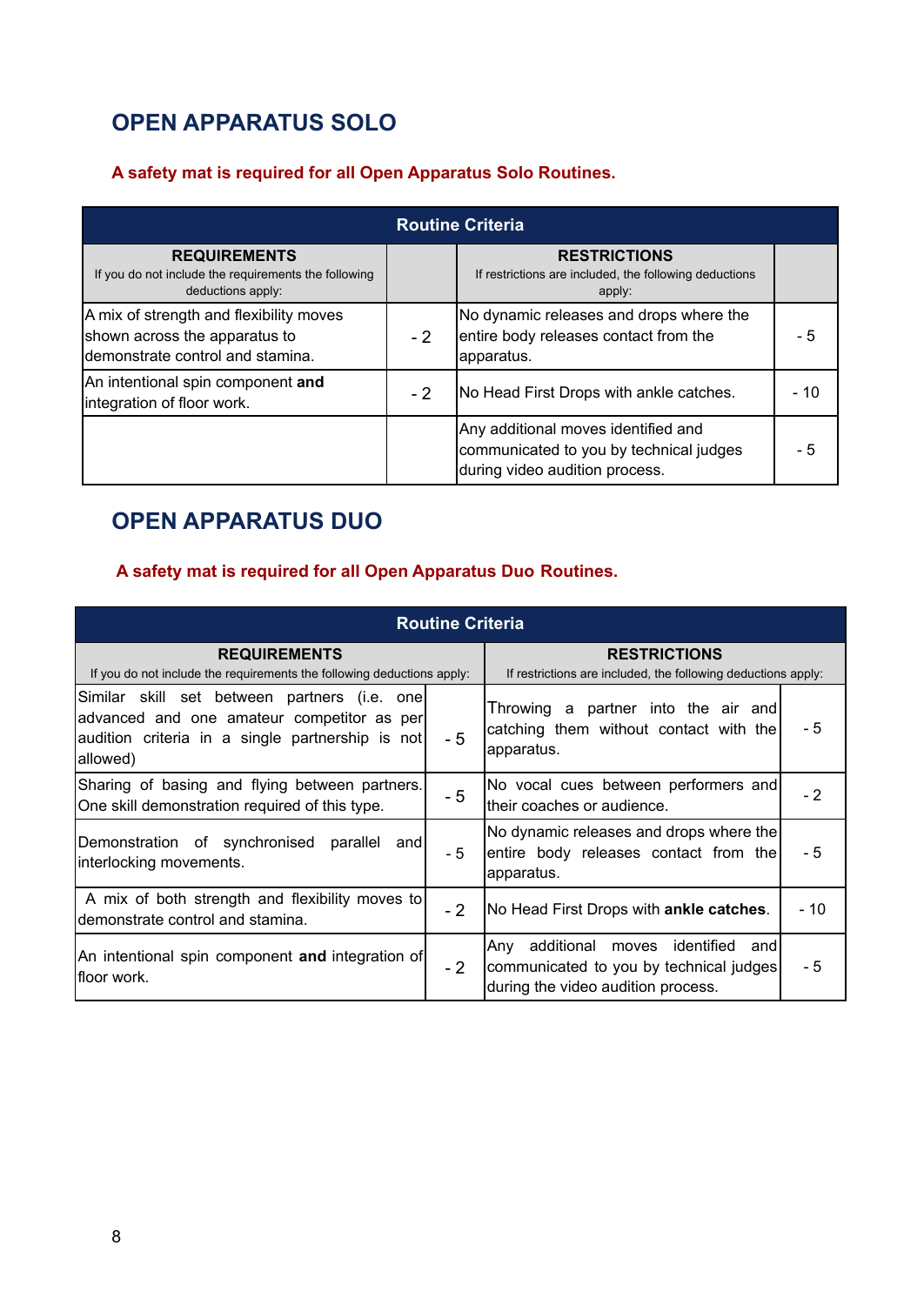### **OPEN PERFORMANCE SOLO**

#### **A safety mat is required for all Open Performance Solo Routines.**

All performance solo competitors will receive a score out of 100. Judging for this section is based on performance concept and integration of story/theme throughout the entire performance. The tables below provide an outline of the general judging criteria that will be considered in the judges score, along with the technical deductions that can be made (along with the music, costume & fall deductions mentioned in the above section of this document.)

Human props are permitted for the Performance Solo section.

|                                                                                                                                                                                                                                                                                                            | <b>ARTISTRY</b>                                                                                                                                                                         |                                                                                                                                                                                                                                                                                              |
|------------------------------------------------------------------------------------------------------------------------------------------------------------------------------------------------------------------------------------------------------------------------------------------------------------|-----------------------------------------------------------------------------------------------------------------------------------------------------------------------------------------|----------------------------------------------------------------------------------------------------------------------------------------------------------------------------------------------------------------------------------------------------------------------------------------------|
| <b>STAGE PRESENCE</b><br>• Conveyance and story telling of<br>chosen theme/story<br>• Entertainment value through<br>expression and audience<br>engagement.<br>• Use of eye contact, facial<br>expressions and body language to<br>build & convey character and<br>emotion.<br>• Use of stage & floor work | <b>MUSICALITY</b><br>• Choice of music to best portray the<br>chosen storyline/theme.<br>• Timing and use of music in<br>conjunction with choreography to<br>deliver a dynamic routine. | <b>COSTUME, STAGING &amp; PROPS</b><br>Use of appropriate costumes and<br>$\bullet$<br>props (where applicable) to<br>enhance the performance.<br>Use of appropriate stage space<br>$\bullet$<br>and interaction with<br>apparatus/props (where<br>applicable), floor space and<br>audience. |

| <b>Routine Criteria</b>                                                                       |     |                                                                                                                  |       |
|-----------------------------------------------------------------------------------------------|-----|------------------------------------------------------------------------------------------------------------------|-------|
| <b>REQUIREMENTS</b><br>If you do not include the requirements the following deductions apply: |     | <b>RESTRICTIONS</b><br>If restrictions are included, the following deductions apply:                             |       |
| Integration of theme/story line through the entire<br>performance.                            | - 5 | No dynamic releases and drops where the<br>entire body releases contact from the<br>apparatus.                   | - 5   |
|                                                                                               |     | No Head First Drops with ankle catches.                                                                          | $-10$ |
|                                                                                               |     | Any additional moves identified and<br>communicated to you by technical judges<br>during video audition process. | - 5   |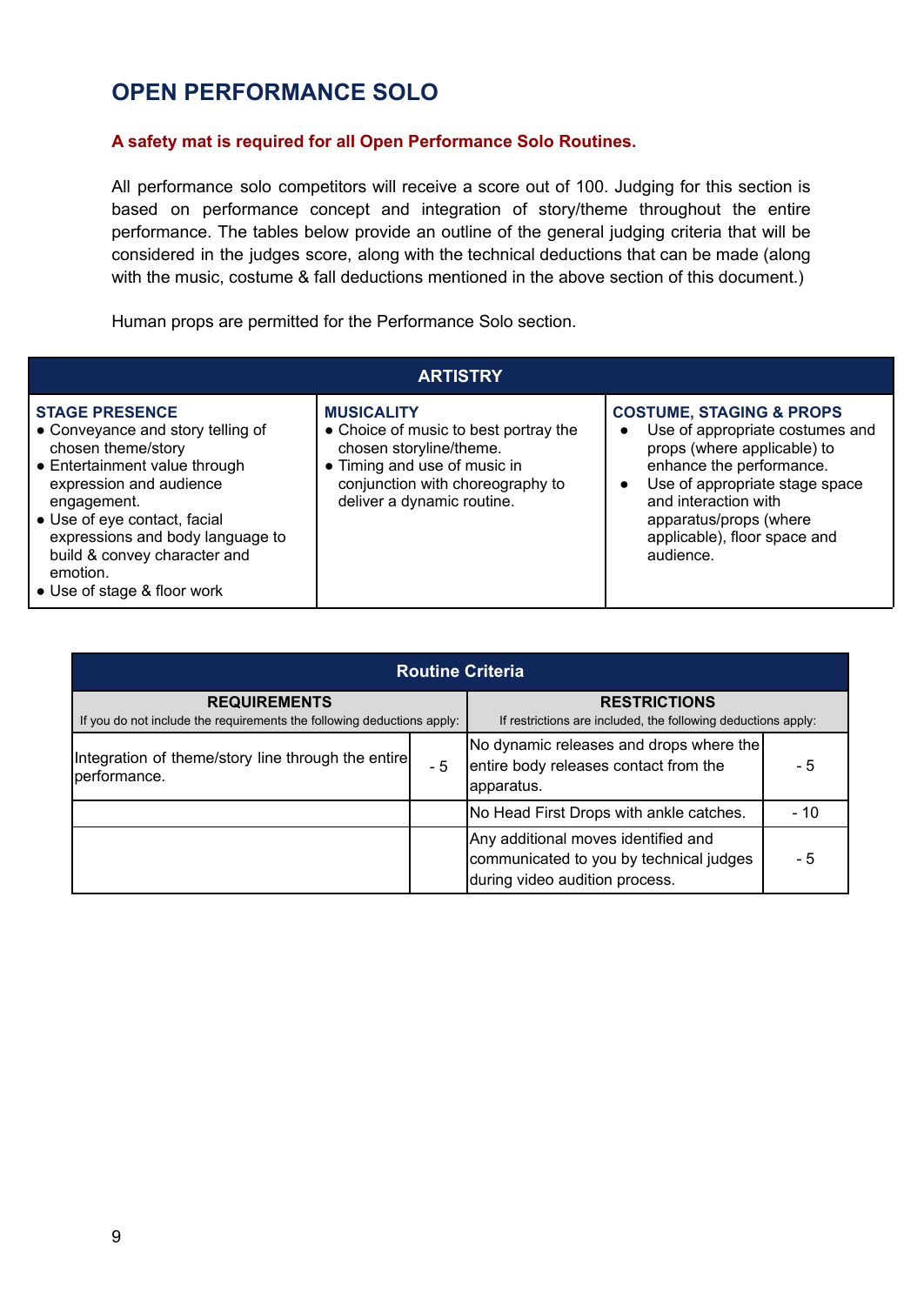# <span id="page-10-0"></span>**RULES & REGULATIONS**

#### **GENERAL INFORMATION**

- *Bend The Air* competition is open to all artists, of all nationalities, regardless of gender, over the age of eight, for aerials and over the age of 4 for acrobatics & circus.
- By submitting an entry and completing the payment you are agreeing to all terms and conditions set out by *Bend The Air*, including those set out in this document.
- Bullying and any other unsportsmanlike behaviour will not be tolerated and can result in disqualification upon investigation.
- Competitors must not be under the influence of alcohol or drugs at any duration throughout the competition.
- Competitors acknowledge that, as per the waiver, all activities undertaken at the competition are done at your own risk. All competitors must read and agree to the waiver when completing the online entry forms. Additionally, all competitors under the age of 18 years old must also provide parental consent.
- The running order, schedule and printable program will be developed and distributed in the lead up to the event. This is subject to change at the discretion of the event organisers.
- All competitors agree that any media (including photos and videos) captured at *Bend The Air* competitions remain the property of *Bend The Air* and may be used for the purpose of publicity and promotion.
- All competitors must ensure you have the permission from the choreographer and representing studio to perform at *Bend The Air*.
- All competitors and studios must provide their own first aid facilities.
- A COVID-19 safe event plan will be developed in accordance to current restrictions in the time and location of each event. By entering the competition, all competitors agree to adhere to any guidelines put in place by the Australian Government and the *Bend The Air* events team.
- Should the event need to be cancelled/rescheduled due to COVID-19, event staff will communicate a revised plan, based on the government guidelines and restrictions.

### **PERFORMANCE**

- For competitors 10 years and under if the competitor leaves the stage at any time, they will be able to return to the stage only once to restart their performance.
- For competitors 10 years and over if they leave the stage at any time, they will be unable to return.
- No competitors will be penalised for any technical or music issues at the fault of event staff/equipment and will be able to return to the stage to restart their performance should this occur.
- *Bend The Air* reserves the right to terminate a performance at any time.
- Competitors must perform in the order stated in the official program unless a change is approved by the event director.